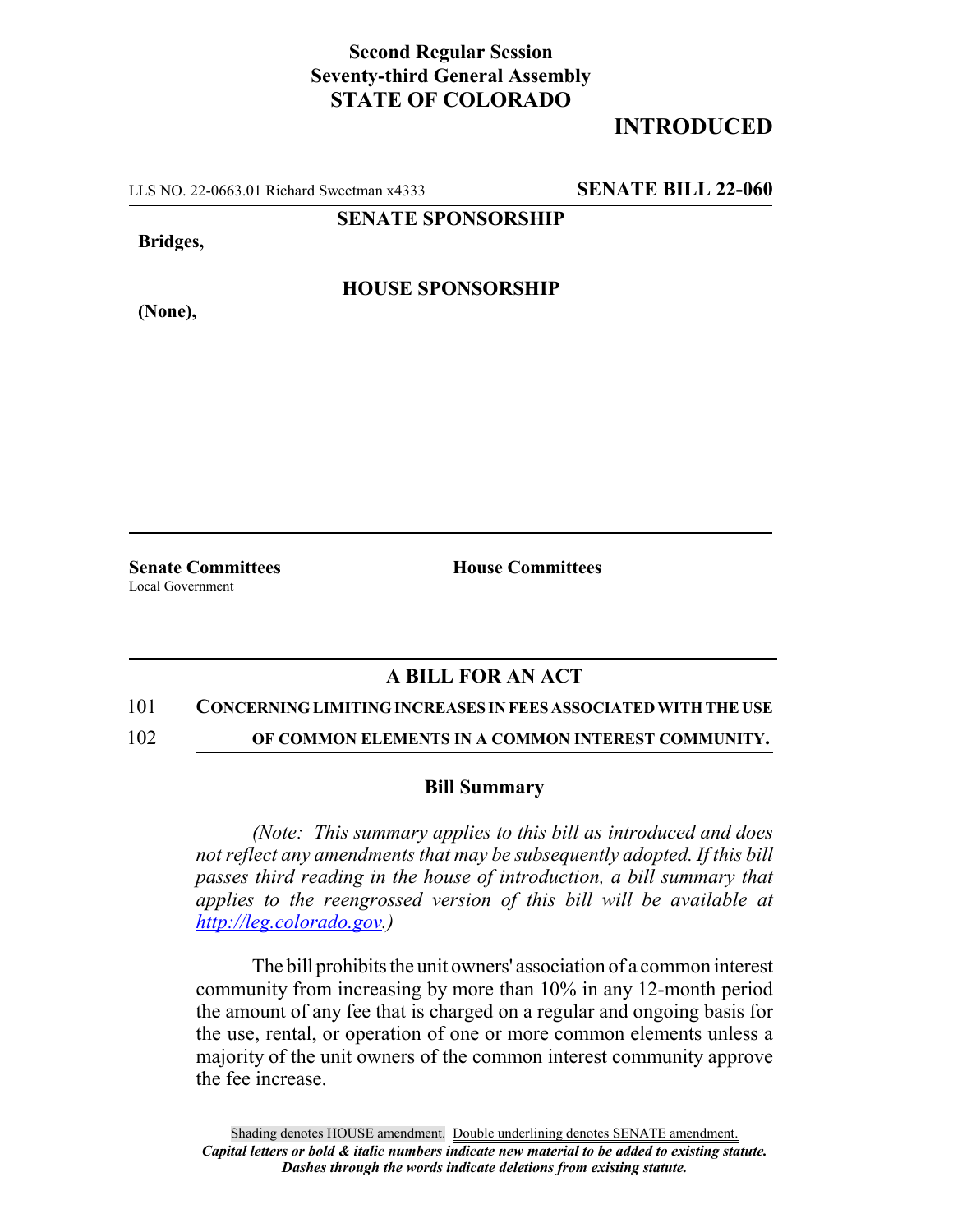*Be it enacted by the General Assembly of the State of Colorado:*

 **SECTION 1.** In Colorado Revised Statutes, 38-33.3-302, **amend** (1)(j); and **add** (5) as follows:

 **38-33.3-302. Powers of unit owners' association - limitations.** (1) Except as provided in subsections (2) and (3) of this section, and subject to the provisions of the declaration, the association, without specific authorization in the declaration, may:

 (j) Impose and receive any payments, fees, or charges for the use, rental, or operation of the common elements other than limited common 10 elements described in section  $38-33.3-202$  (1)(b) and (1)(d); EXCEPT THAT, IN IMPOSING SUCH FEES, THE ASSOCIATION SHALL COMPLY WITH 12 SUBSECTION (5) OF THIS SECTION;

 (5) (a) EXCEPT AS DESCRIBED IN SUBSECTION (5)(b) OF THIS 14 SECTION, AN ASSOCIATION SHALL NOT INCREASE BY MORE THAN TEN PERCENT IN ANY TWELVE-MONTH PERIOD THE AMOUNT OF ANY FEE THAT IS CHARGED ON A REGULAR AND ONGOING BASIS FOR THE USE, RENTAL, OR 17 OPERATION OF ONE OR MORE COMMON ELEMENTS.

 (b) WHEN INCREASING THE AMOUNT OF ANY FEE THAT IS CHARGED ON A REGULAR AND ONGOING BASIS FOR THE USE, RENTAL, OR OPERATION OF ONE OR MORE COMMON ELEMENTS, AN ASSOCIATION IS NOT REQUIRED TO COMPLY WITH SUBSECTION (5)(a) OF THIS SECTION IF FIFTY-ONE PERCENT OR MORE OF THE UNIT OWNERS OF THE COMMON INTEREST COMMUNITY APPROVE THE FEE INCREASE.

 **SECTION 2. Act subject to petition - effective date.** This act takes effect at 12:01 a.m. on the day following the expiration of the ninety-day period after final adjournment of the general assembly; except